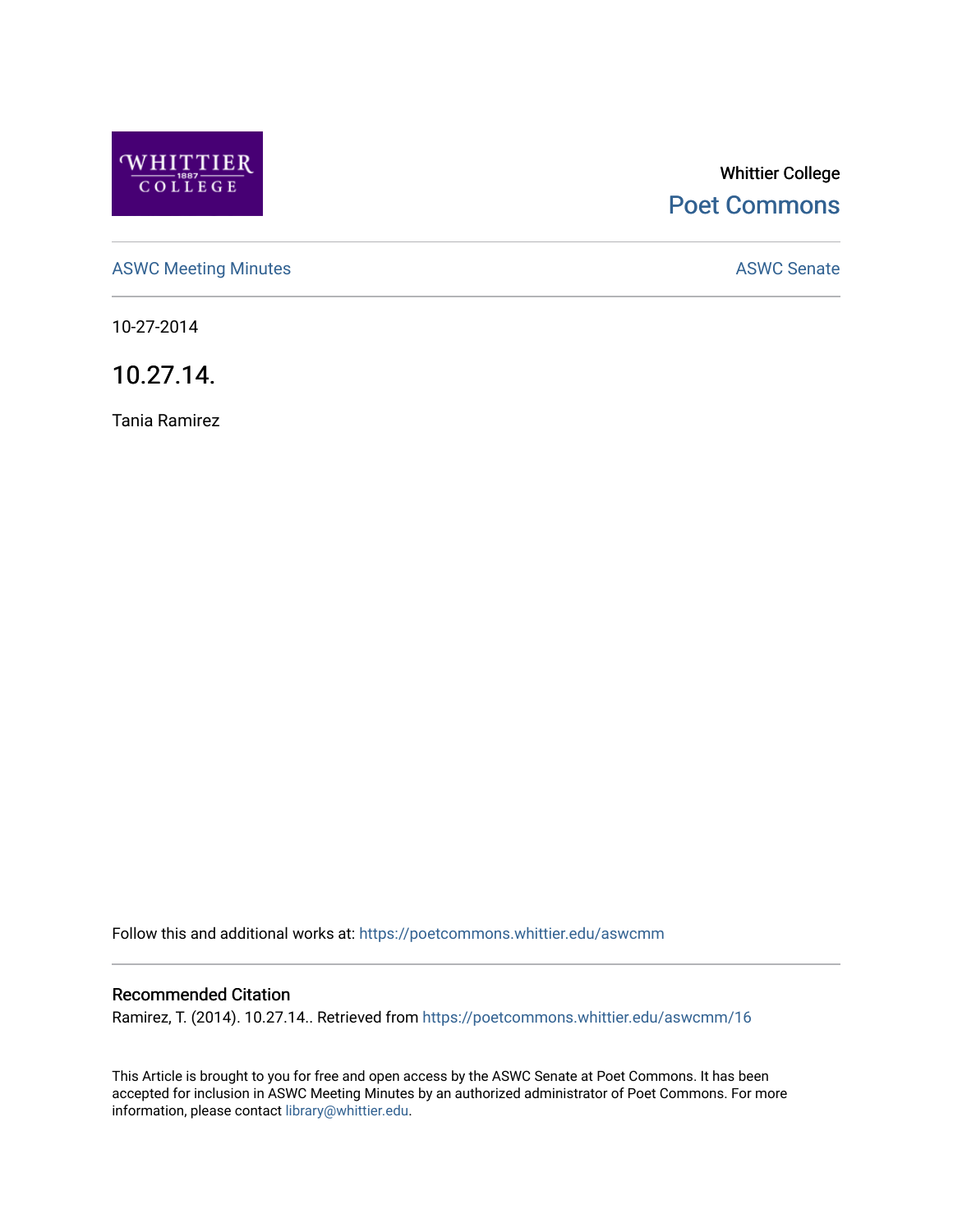

# **Meeting Minutes for October 27, 2014**

# **I.** Meeting is called to order at 7:03 pm

- a. Moment of Silence observed for our Quaker Traditions.
- b. Inspirational Quote
	- a. "If you can't feed one hundred people, then feed one." St. Mother Teresa.
	- b. Read by Senator Murillo.

### **II. Mission Statement**

- a. The ASWC Senate, as the governing body of the Associated Students of Whittier College, is dedicated to the betterment of the college as an institution and as a member of the broader community. The Senate shall assist on-campus clubs and organizations in creating, promoting and implementing dynamic programs and events that involve students and add value to their educational experience. This body will act as an open forum for students to voice their opinions and desires, always keeping the best interests of the ASWC in mind. In all of its actions, the Senate will serve the students first with integrity, dedication, responsibility and humility.
- b. Read by Boynton.

# **III. Roll Call- Secretary Ramirez**

- **a.** Present: President Esquer, Vice President Duarte, Treasurer Carlson, Director Allman, Director Rashid, Senator Boynton, Senator Kenny, Senator Perez, Senator Romero, Senator Jones, Senator Hovertsen, Senator Smith, Senator Meuwissen, Senator Murillo, Senator Doung, Senator Lendavai, Senator Santacruz, Senator Perez, Senator Reyes, Senator Atoya, Senator Kimball, Senator Vargas, Senator Butler, Senator Guzman.
- **b.** Absent excused: President Esquer, Senator Kenny, Senator Perez
- **c. Unexcused:** Senator Lendvai

# **IV. Minutes Amendment/Approval**

- a. Motion to Approve Minutes from October  $20^{th}$  Senator Romero
	- a. All Minutes will be posted on Org-Sync, under "ASWC Files"

### **Personnel Issue**

**V. President's Message- President Esquer**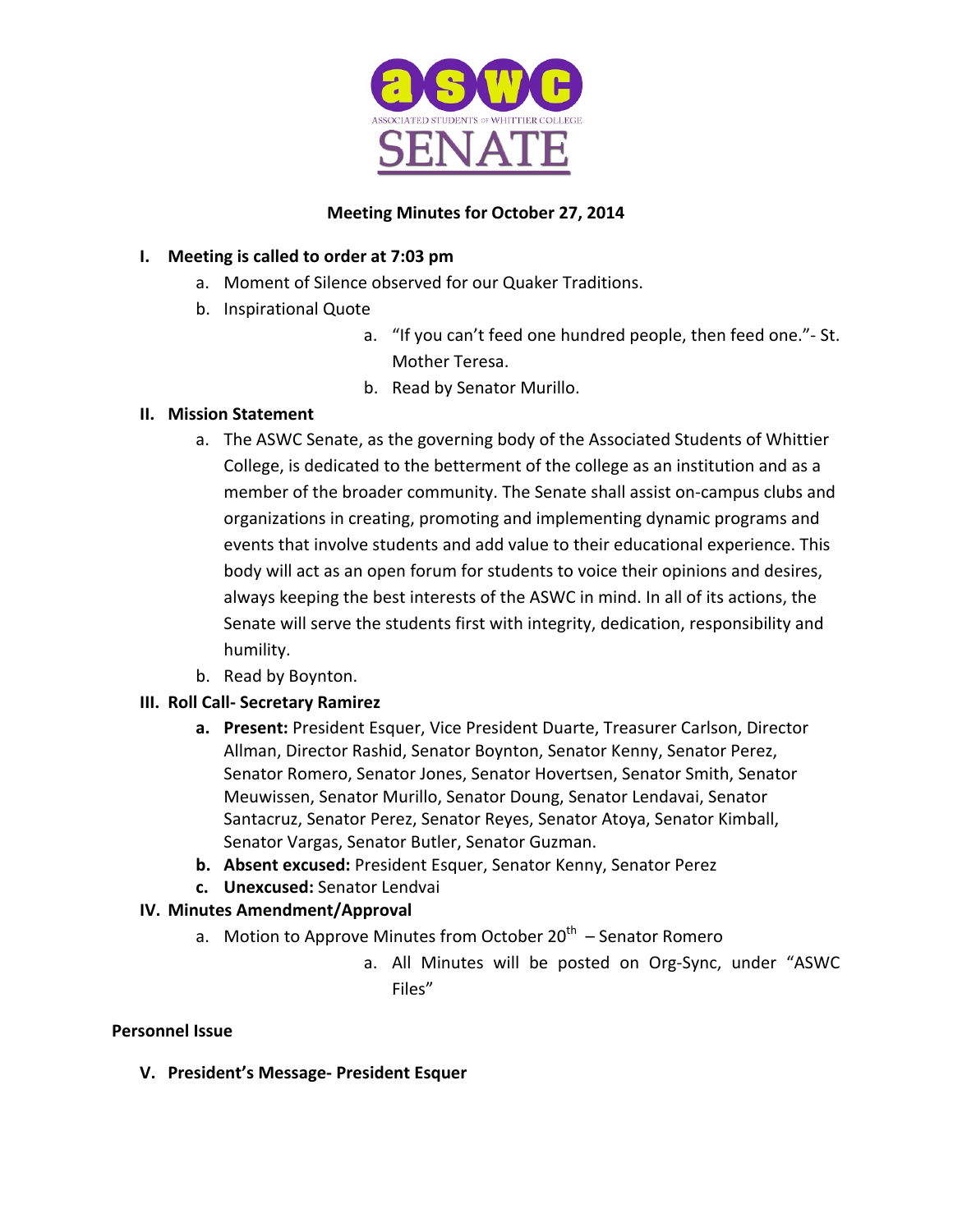a. Met with Congresswoman Linda Sanchez and discussed her plans about her reelection. She left packets for an internship position if anyone is interested.

| <b>ASWC ACCOUNTS</b>                                                                                                                     |                                                 |
|------------------------------------------------------------------------------------------------------------------------------------------|-------------------------------------------------|
| <b>Executive Budget Balance:</b><br><b>Reserve Account Balance:</b>                                                                      | \$4,805.98<br>est.<br>\$36,259.10<br>est.       |
| Total Funds Allocated:                                                                                                                   | \$59,502.60                                     |
| <b>TOTAL ASWC FUNDS:</b><br>• General Fund:<br><b>Total Requests Pending:</b><br>· First Readings Pending:<br>· Second Readings Pending: | \$13,067.72<br>est.<br>\$3,150.00<br>\$4,250.00 |
| <b>RELATED ACCOUNTS</b>                                                                                                                  |                                                 |
| Program Board Account:<br>Media Council Account:                                                                                         | \$31,661.00<br>est.<br>\$33,285.00              |

### **VI. Treasurer's Report- Treasurer Carlson**

#### **VII.Constituent Reports**

- **a. Senator Perez**
	- A. Nothing new to report.
- **b. Senator Boynton (Freshman Class Council President)**
	- A. Nothing new to report.
- **c. Senator Kenny (Off- Campus Rep)**
	- A. Nothing new to report.
- **d. Senator Romero (Off-Campus Rep)**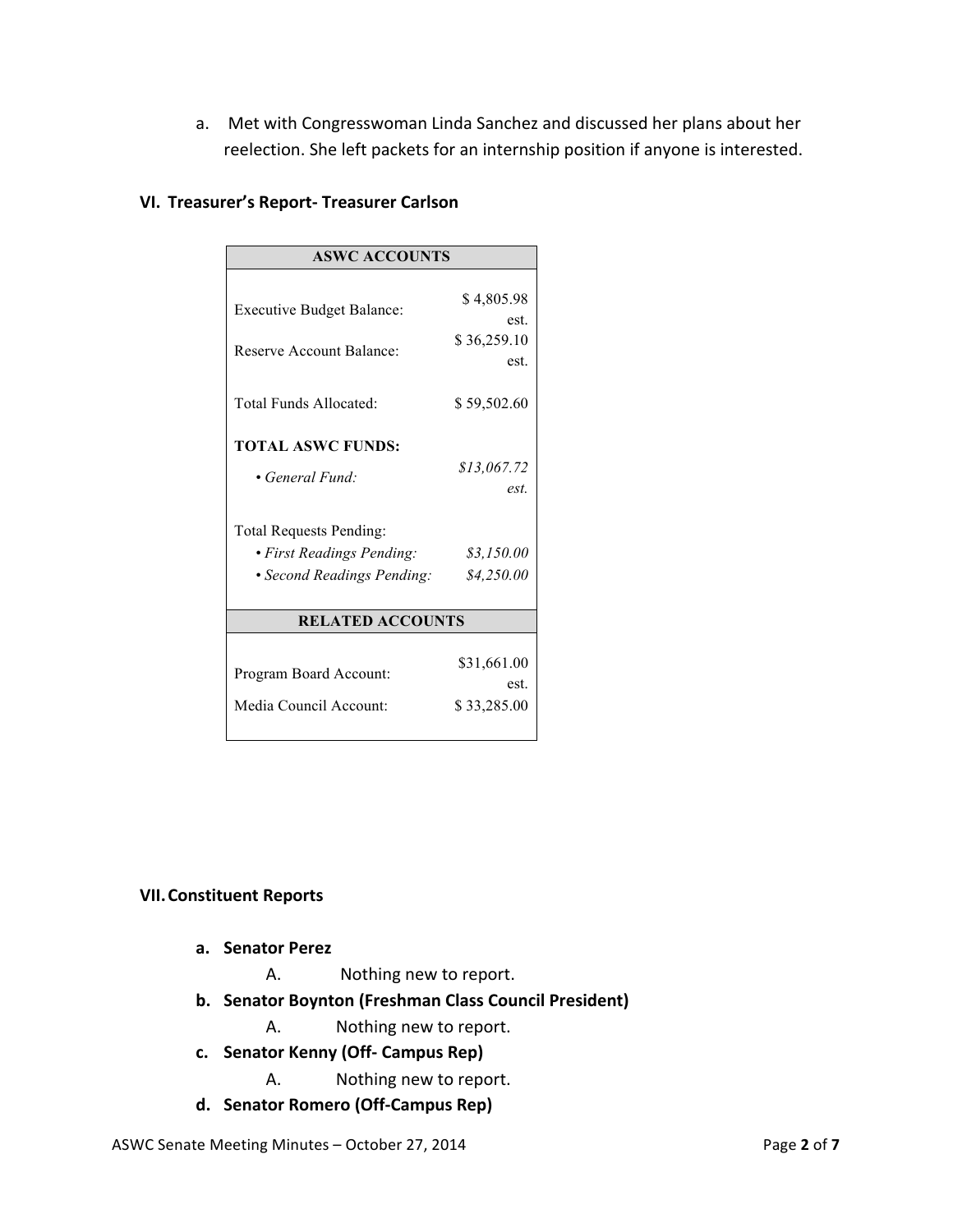A. Nothing new to report.

- **e. Senator Perez (Off-Campus Rep)**
	- A. Nothing new to report.
- **f. Senator Meuwissen (Student Body Rep)**

A. Nothing new to report.

- **g. Senator Smith (Student Body Rep)**
	- A. Nothing new to report.
- **h. Senator Hoversten (Student Body Rep)**
	- A. Communicating with Business office regarding concerns on tuition.
- **i. Senator Jones (Student Body Rep)**
	- A. Concern with cleaning facilities not cleaning all the time.
- **j. Senator Murillo (Residence Hall rep)**
	- A. Working with CIA to bring on campus workout activities.
- **k. Senator Duong (Residence Hall rep)**
	- A. Nothing new to report.
- **l. Senator Lendvai (Residence Hall rep)**
	- A. Nothing new to report.
- **m. Senator Reyes (SAAC rep)**
	- A. Met last week went over bylaws.
- n. **Senator Atoyan (SAAC rep)**

A. Nothing new to report.

- **o. Senator Kimball (Inter-Club Council)**
	- A. There are new clubs on campus.
- **p. Senator Perez (Social Justice Coalition)**
	- A. Added to new clubs still working on finalizing more social justice clubs.
- **q. Senator Guzman (Inter-Society council co chair)**
	- A. Society rushes start this weekend.
- **r. Senator Butler (Inter-Society council co chair)**
	- A. Nothing new to report.

### **VIII. Committee Reports**

- a. Administrative- Vice President Duarte
	- a. Met Tuesday at 4:30 pm.
- b. Budget- Treasurer Carlson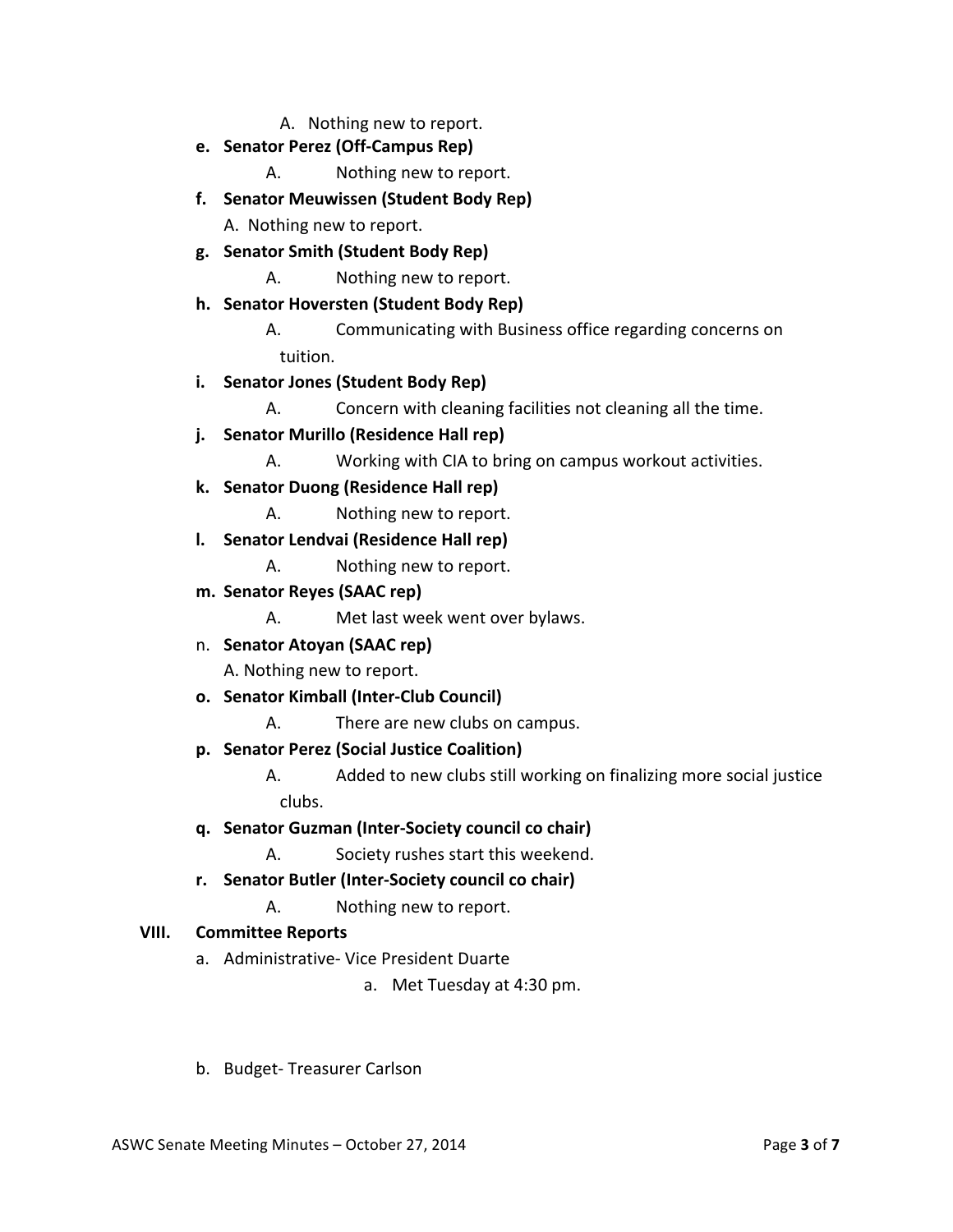- a. Any questions about funding request come to my office hours.
- c. Campus Relations- Dir. Rashid
	- a. Meeting Wednesday at 5 pm.
	- b. Meeting with other governing bodies to explain publication rules and request forms.
	- c. Encourages all committees to have something to report and wear polos.
- d. Elections- Secretary Ramirez
	- a. Nothing new to report.
- e. Program Board Program Board Director Allman
	- a. On the building and grounds committee we will be discussing any concerns regarding parking displacements.
	- b. Halloween carnival this week with a pumpkin carving and ghost busters movies.
- f. Advocacy- President Esquer
	- a. Looked over comment cards and chose key issues to focus on that appeared common among students.
	- b. Will meet with Cliff about bill of rights.
- g. Culinary- Senator Jones
	- a. Meeting this Thursday in the senate office.
- h. Environmental- Senator Santacruz
	- a. Met yesterday evening, we will be talking about sprinklers.
- i. Student Feedback- Senator Meuwissen
	- a. Went over new things we would like to approach and coordinate with a speaker to talk about the redesign of the science center.
- j. Commuter Senator Perez
	- a. Met last Wednesday and begin counting parking spots and will work with campus safety and get a survey running to see how many parking spots will be needed during renovation.
- IX. Public Voice This is the portion of the meeting for anyone who is not on the table to address any questions, comments, or concerns.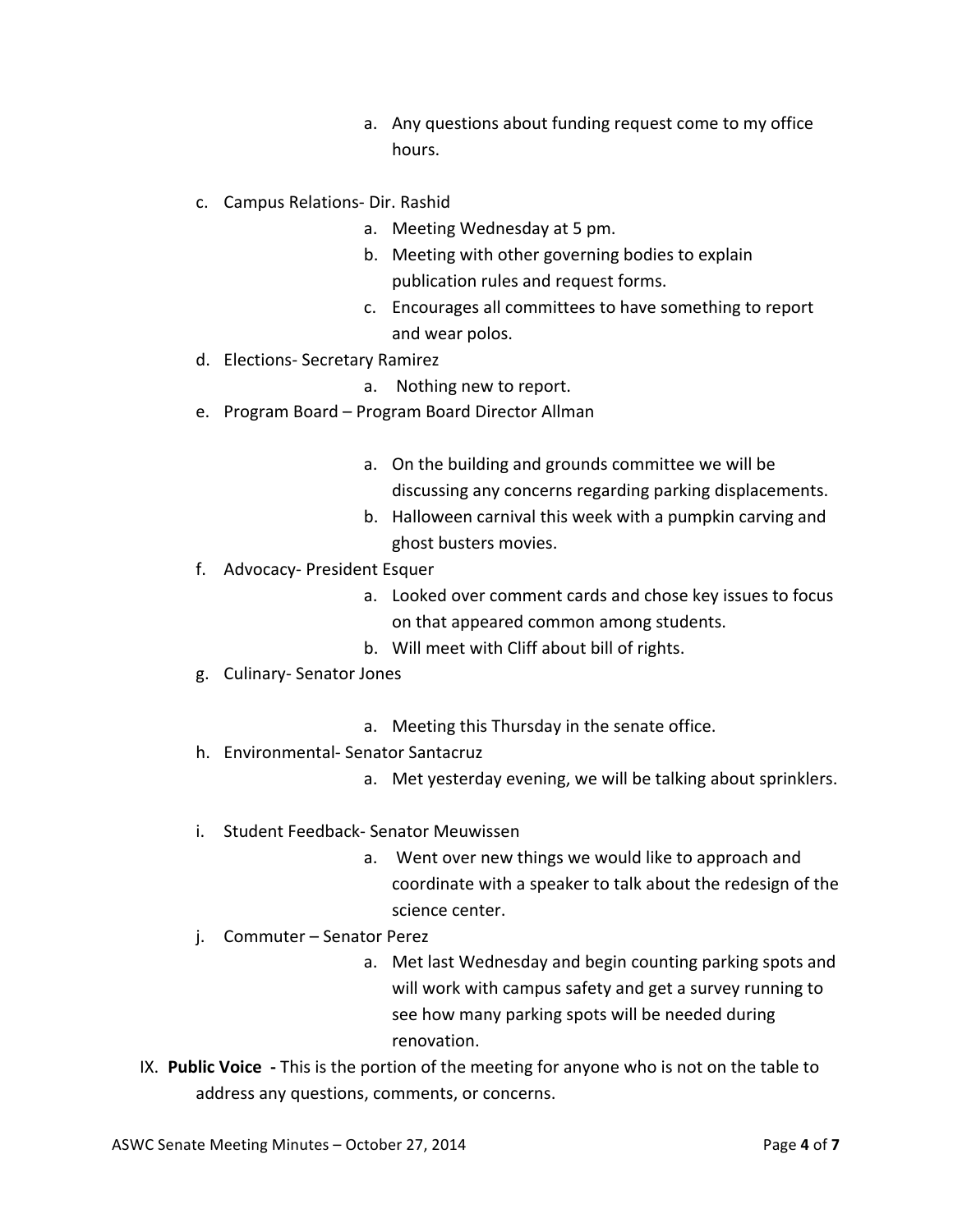Sean Morris- clarification that even though a redesign will be taking place for the science building the parking situation will be accommodated.

Hannah- Social justice coalition will have the first official meeting Diehl 104. Peter- will be reaching the culinary committee regarding spot food and service.

### X. **First Readings**

- a. Athenian Rush
	- A. Request to fast track event.
	- B. Senator Smith-Motions to fast track event under letter c.
	- C. Total requested for event \$150.

#### b. Palmer Rush

- D. Request to fast track
- E. Senator Butler- motions to fast track under letter d.
- b. Franklin Society
- a. Off campus event
- b. Request to fast track event
- c. Senator Guzman- motion to fast track under letter e
- d. Requested amount \$150.
- d. HIC Reggae Concert
	- e. Past event was successful and would like have a similar event again
	- f. Event is open to student body.
	- g. Requesting 1400.
	- h. Request for fast track.
	- i. Senator Santacruz motion to fast track event under letter f.
- c. ASA Korean Barbeque
	- a. Requesting 600 in total.
	- b. Event is open to all students
- d. Ionian Rush
- a. Request to fast track.
- b. Senator Smith- motions to fast track under letter g.
- e. Orthagonian Rush
	- a. Request to fast track.
	- b. Senator Butler- motions to fast track event under letter g.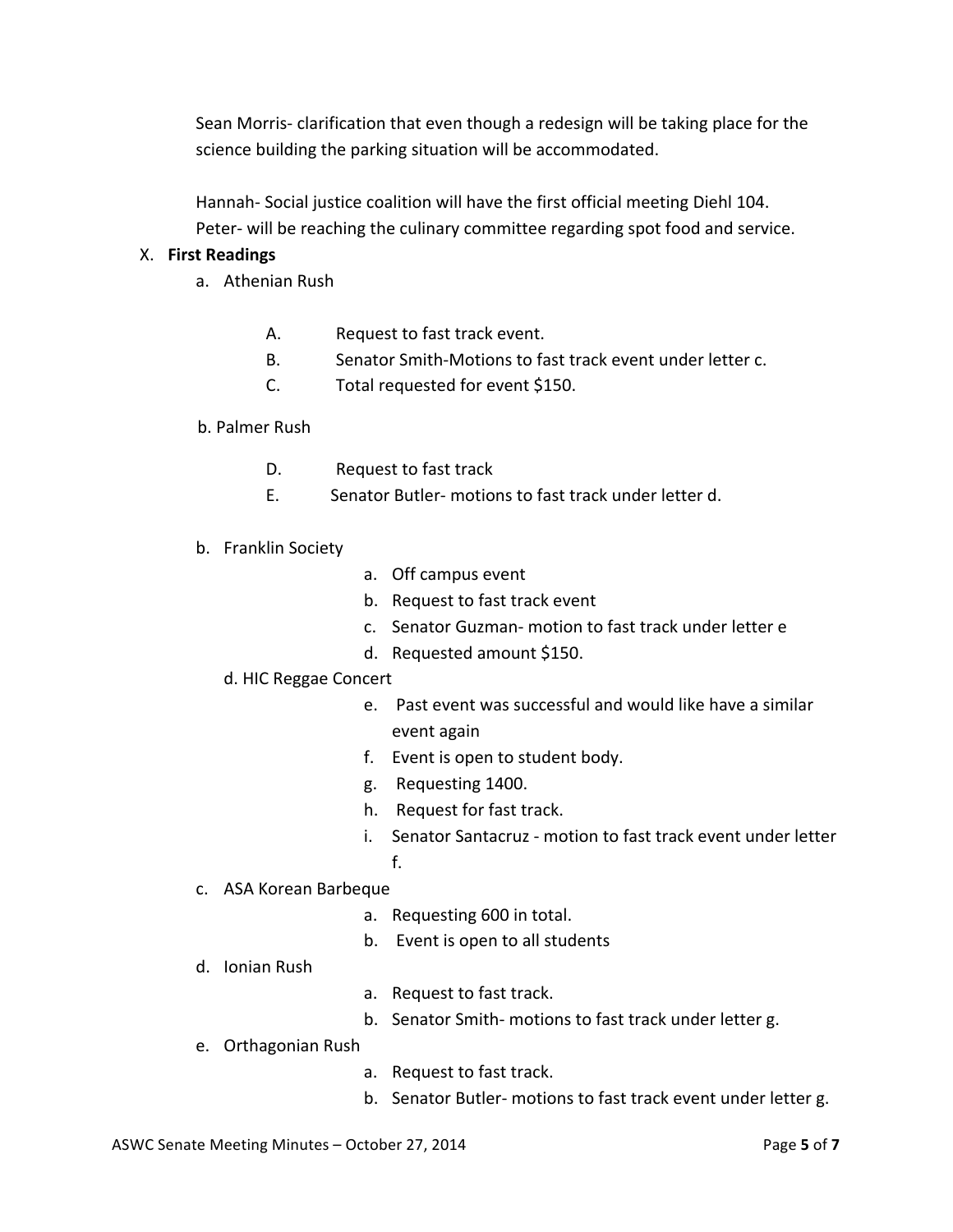#### XI. **Daily Calendar Considerations**

- a. Commuter Luncheon
	- a. Event is a place where we can inform students of activities.
	- b. E
	- c. Senator Romero- motions to fund event in \$1250.

#### b. Condom Dispensers

- a. Fundraising has been done.
- b. We wan to increase access per floor.
- c. Senator Butler- what about Arbor Ridge students.
- d. Rep- currently this is focusing on campus students.
- e. Rep-thinking of name for condom dispenser project if anyone has ideas please let me know.
- f. Senator Kimball- concern with possibly getting different dispensers because there have been problems with condoms with current dispensers being wasted.
- g. Senator Hovertsen- how will commuters benefit from these dispensers.
- h. Rep- for commuters I plan to push education on sexual activity.
- i. Senator Santacruz motions to fund event in requested amount.
- j. Senator Murillo- motions to not fund event in request amount.
- k. All those in favors of funding the event for \$3,000-9
- l. All those opposed- 3
- m. Based on a majority vote this event will be funded in requested amount of \$3,000.
- c. Athenian Rush
- a. Senator Smith- motions to fund event in requested amount.
- d. Palmer Rush